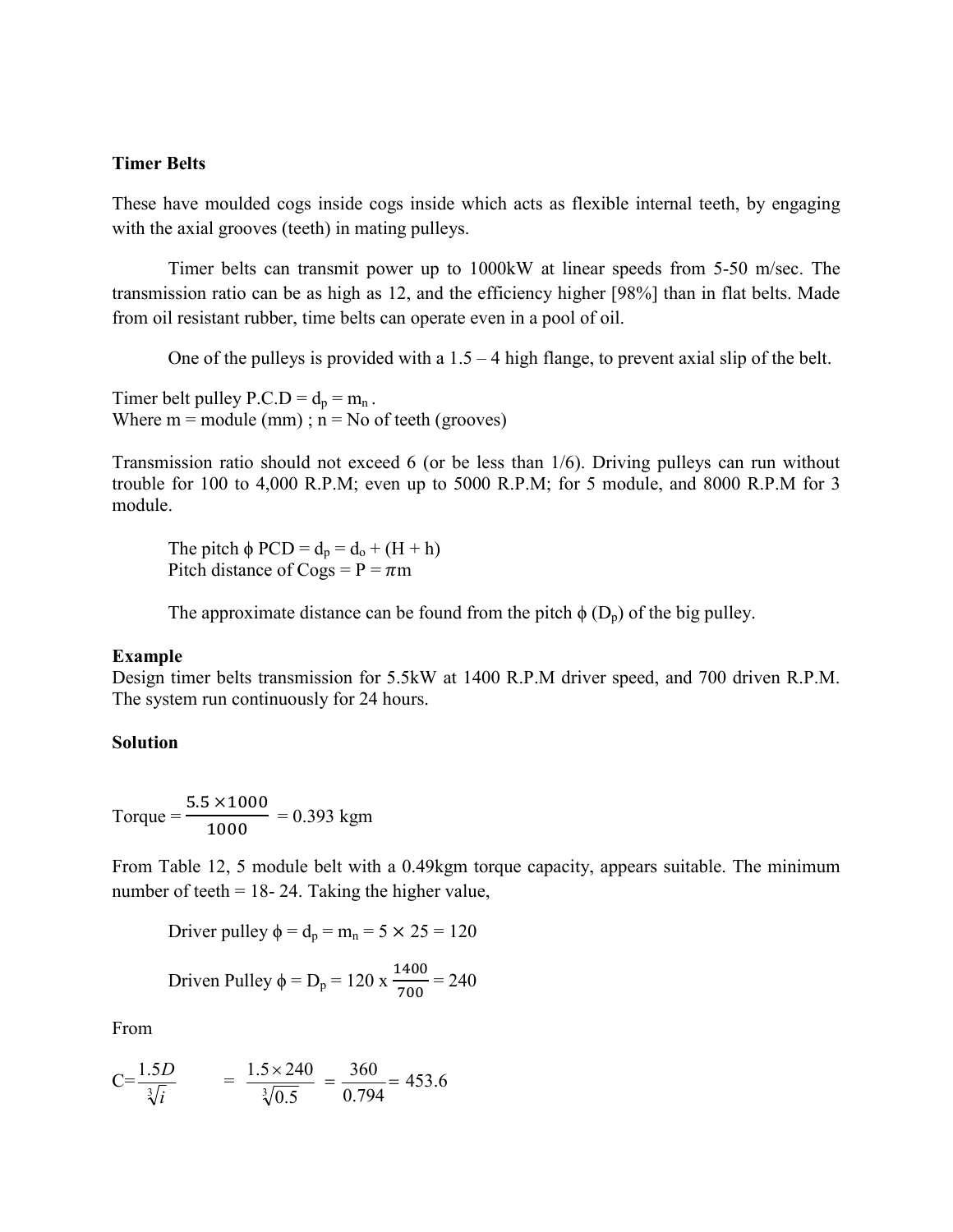Also from,

$$
C = 0.25 \left[ L_p - 1.57(d+D) + \sqrt{(L_p - 1.57(d-D)^2 - 2(D-d)^2)} \right]
$$
  
\n
$$
C = 453.6 = 0.25 L_p - 1.57(d+D) +
$$
  
\n
$$
\sqrt{\{L_p - 1.57(D+d)\}^2 - 2(D-d)^2}
$$
  
\n
$$
= L_p - 565.2 + \sqrt{(L_p^2 - 1130.4L_p + 319451 - 2 \times 120^2)}
$$
  
\n
$$
= L_p - 565.2 + \sqrt{L_p} - 1130.4L_p + 290651
$$
  
\n
$$
2379.6 - L_p = \sqrt{(L_p^2 - 1130.4L_p + 290651)}
$$

Squaring both sides,

$$
5662496 - 4759.2 L_p + L_p^2 = L_p^2 - 1130.4 L_p + 290651
$$
  

$$
L_p = \frac{5662496 - 290651}{4759.2 - 1130.4} = 1480.33
$$

No of cogs =  $\frac{L_p}{P}$  = 1480.33  $\frac{15.71}{15.71}$  = 94.22  $\approx$  94 (integer)

: Belt Pitch length =  $94 \times 15.71$ 

$$
=1476.74
$$

The belt is usually specified by the number of pitches (cogs) ie 94 pitches of 5 module in this case.

# **Chain Drive**

Instead of belt, a more compact and positive roller chain and sprockets if the linear speed is less than 12m/sec (at the most 20m/sec) and transmission ratio is less than 7. The flexibility of the chain makes the drive shock absorbent. The number of teeth on the smaller sprocket should not be less than 17 (Preferably 21). The number of teeth on the other sprocket can be determined from

$$
i = \frac{N_n}{N_l} = \frac{No\ of\ teeth\ on\ bigger\ sprocket}{No\ of\ teeth\ on\ smaller\ sprocket} = \frac{t_n}{t_l}
$$

 $C_{\text{min}} = 20p \text{ or } 1.5D$ ;  $C_{\text{max}} = 80p$ 

P = Chain roller pitch; D = Bigger Sprocket  $\phi$ .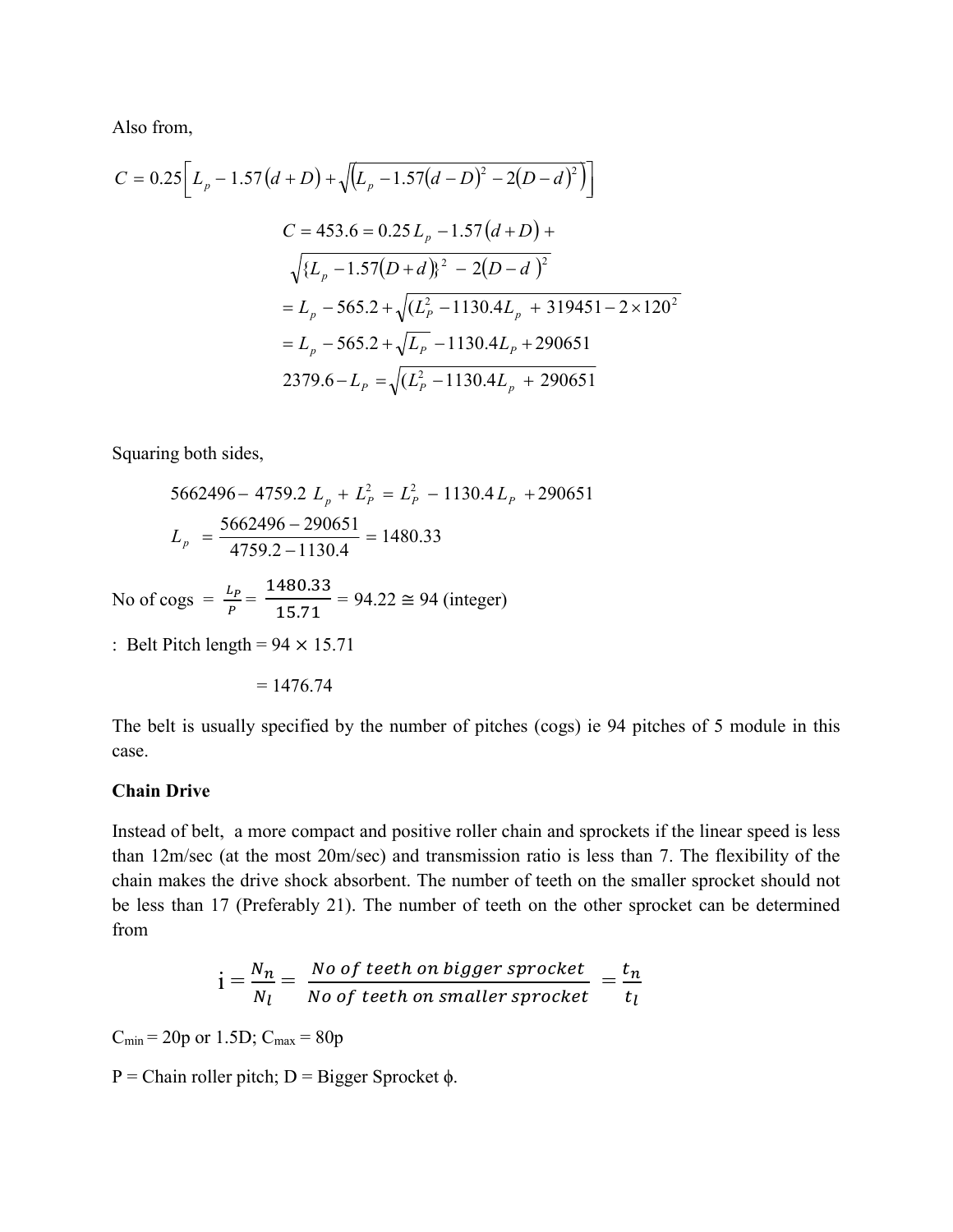Chain length = L = 
$$
2\frac{c}{p} + \frac{t_1 - t_2}{2} + (\frac{t_2 + t_1}{2\pi})^2 \frac{p}{c}
$$

where

 $t_1$ ,  $t_2$  = No of teeth on sprockets; C = Centre distance p = chain pitch.

L should be an integer multiple of the chain pitch (preferably even), to avoid a special (cranked) link.

Pitch 
$$
\phi
$$
 of sprocket (d or D) =  $\frac{P}{\sin \frac{180}{t}}$ 

For smaller sprocket with 17 teeth

$$
d = \frac{P}{\sin \frac{180}{17}} = 5.4422p
$$

#### **Example**

Design a roller chain drive for transmitting 150 kW from a 1370 R.P.M. motor to obtain 400 R.P.M. at the output spindle that is subjected to a highly pulsating load.

Solution

From 
$$
d = \frac{P}{\sin \frac{180}{t}}
$$
,  $d = 5.4422p$ 

For smallest 05 B chain with 8 pitch

$$
d = 5.4422 \times 8 = 43.53
$$

Torque = T =  $\frac{150 X 100}{1370}$  = 10.95kgm  $= 10950$  kgm

 $F = \frac{10950}{43.53/2}$  = 503. 05 kg, i.e. much more than the breaking load 460 kg, of a single (simplex) chain.

Although duplex chain with 800kg breaking load will suffice, it will be safer to use a triplex chain with 1140 kg breaking load. Then, factor of safety will be

$$
=\frac{1140}{503}=2.266
$$

Alternatively, 06 B chain with 9.525 pitch can be use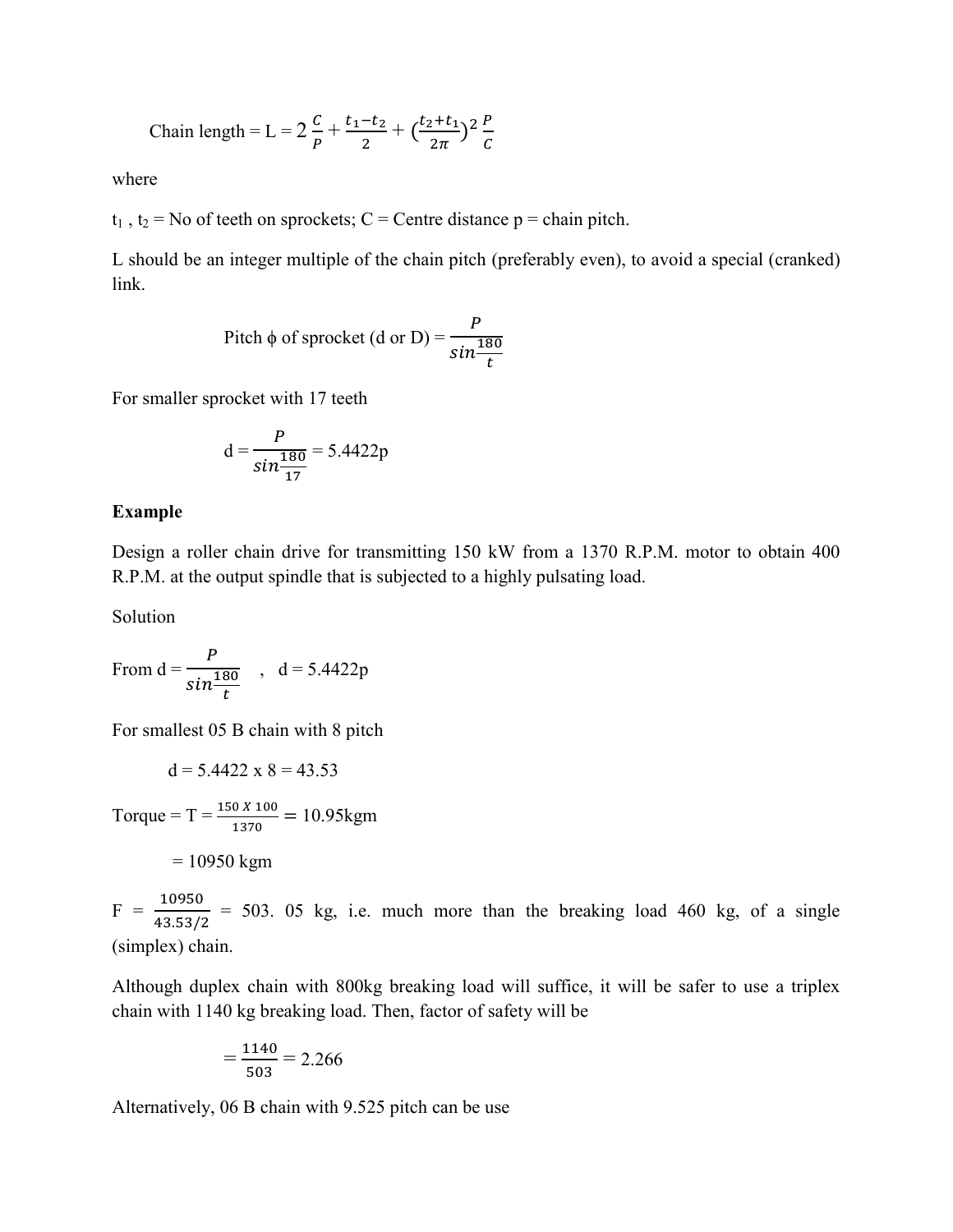Then  $d = 5.4422p = 5.4422x99.525$ 

$$
= 51.84
$$

 $F = \frac{10950}{51.84/2}$  = 422.45 ie much lesser than the breaking load 910 kg of a single

simplex chain.

For the driven sprocket teeth =  $i = \frac{t_{out}}{t}$  $t_{in}$ 

$$
i = \frac{N_n}{N_l} = \frac{1370}{400} = 3.435
$$

 $t_{out} = t_{in}$  x i = 17 x 3.425 = 58.225  $\approx$  58 (integer)

Min. center distance = 20p or 1.5D

$$
20p = 20 \times 9.525 = 190.5
$$

$$
D \frac{P}{\sin \frac{180}{t}} = \frac{P}{\sin \frac{180}{58}} = 175.93
$$

:.  $1.5D = 1.5 \times 175.93 = 263.9$ 

Selecting the higher value of 263.9

Chain length (L) = 
$$
2\frac{c}{p} + \frac{t_1 - t_2}{2} + (\frac{t_2 + t_1}{2\pi})^2 \frac{p}{c}
$$
  
\n=  $2\frac{263.9}{9.525} + \frac{17 - 58}{2} + (\frac{58 - 17}{2\pi})^2 \frac{9.525}{263.9}$   
\n= 55.41 + 37.5 + 1.537  
\n= 94.446  $\approx$  95

This can be evened to 96 pitches, avoid a cranked link. Then center distance ' C' will be suitable for a highly pulsating load. The overall length of the chain will be  $96 \times 9.525 = 914.4$ mm

# **GEAR DESIGN**

Module is selected to suit the bending load.

# **For straight spur gears:**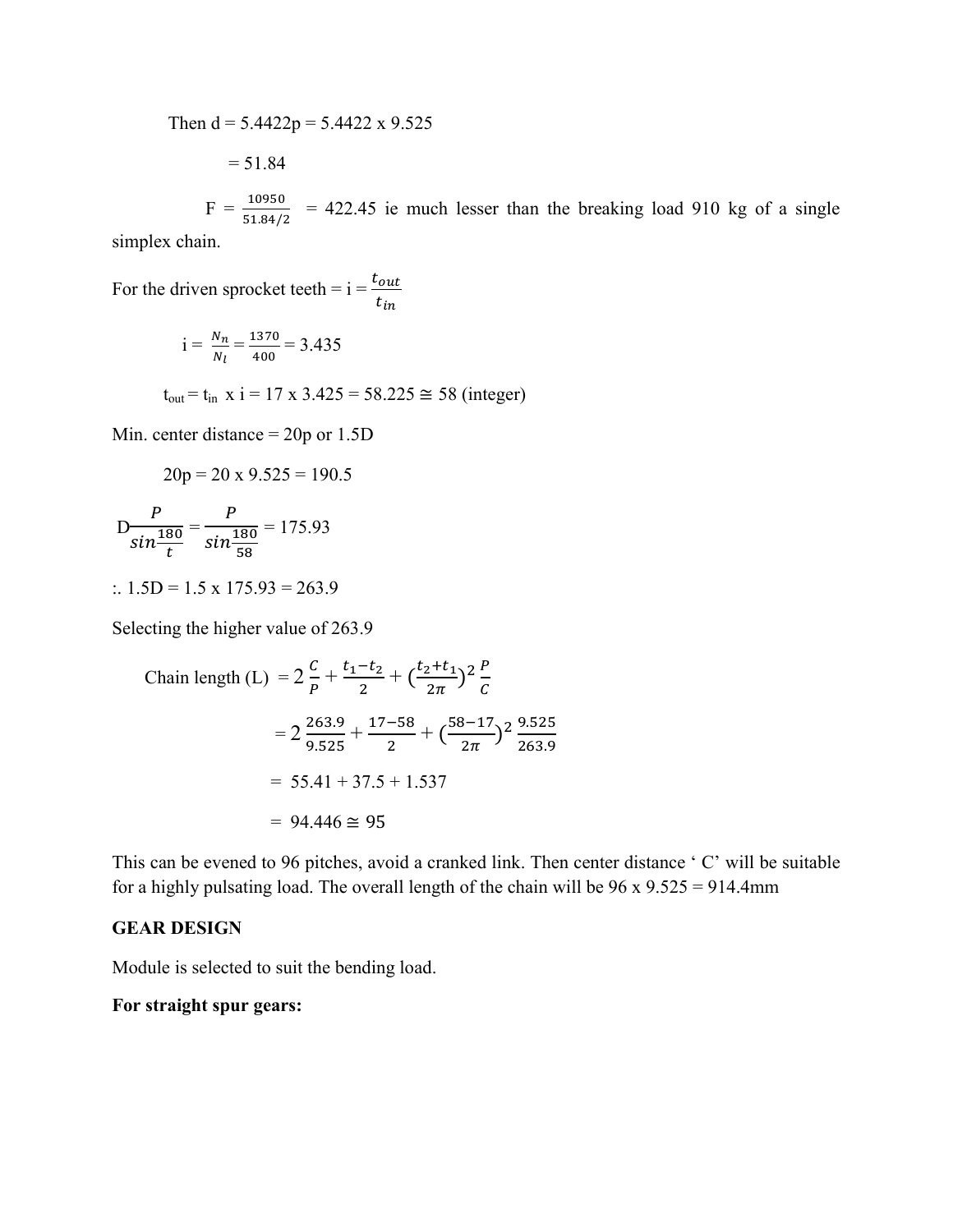$$
m = 126 \sqrt[3]{\frac{T}{Y f_b \Psi_m t_1}}
$$

$$
T = Torque \ (km \ cm)
$$

 $Y =$  Form factor (from Table 13)

 $F_b$  = Permissible bending stress (kg/cm<sup>2</sup>) (From Table 14)

$$
\psi_m
$$
 = which factor =  $\frac{b}{m}$  (From Table 15)

 $t_1$  = No. of teeth of pinion (smaller gear)

## **For Helical Gears:**

$$
m = 11.5 \cos \beta \sqrt[3]{\frac{7}{\gamma_e + f_b \psi_m + f_1}}
$$

 $Y_e$  = from factor based on equivalent

No. of teeth  $t_v$ 

$$
t_v = \frac{t}{\cos^3 \beta}
$$
;  $\beta$  = Helix angle, generally 8°-45°

The module can also be found from the graph in [Fig. 5] . The intersection of the (doted) horizontal line for 1,313kg cms torque, intersects the curve for,  $f_b=1,400 \text{ kg/cm}^2$ , at a point which gives module  $3.6 = 3.5$  (Std).

For straight spur gears, 
$$
f_b = \frac{10(i \pm 1)T}{Cmb Y}
$$

For Helical spur gears, 
$$
f_b = \frac{7(i \pm 1)T}{Cmb_n Y_v}
$$

Note in both these equation  $i \geq 1$ . For in gears pair,

$$
i = \frac{No. \ of \ teeth \ of \ (bigger) gear}{No. \ of \ teeth \ of \ (small \ (smaller) \ pinion};
$$

# - for internal gears

The measure of the wear resistance, the compressive or surface stress can be found from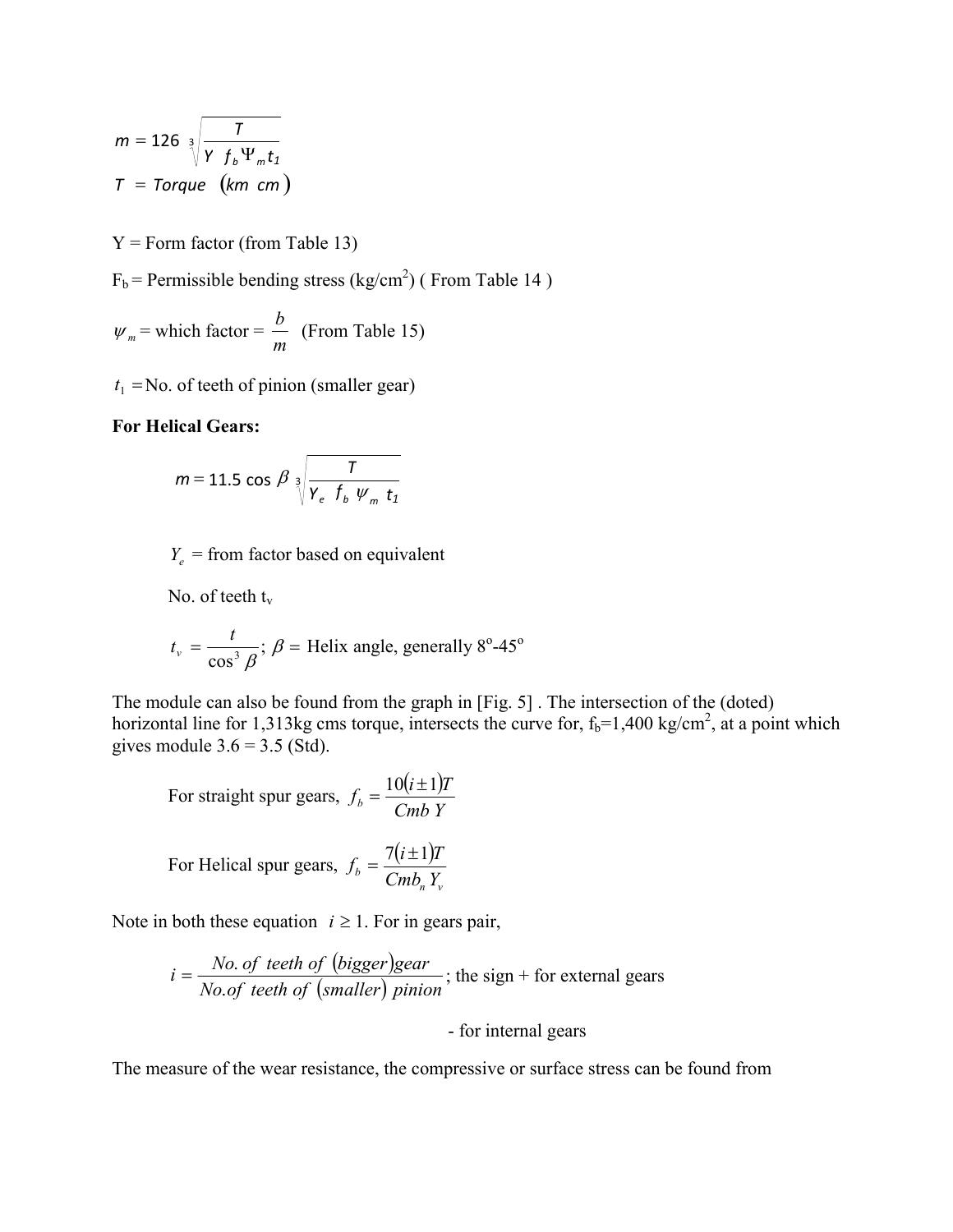$$
f_c = 0.74 \left\{ \frac{i \pm 1}{c} \right\} \sqrt{\frac{i \pm 1}{ib}} ET
$$

Note that E = Elasticity modulus for pinion and gear materials combination =  $\frac{2E_1E_2}{E_1+E_2}$  $E_1 + E_2$ The value of the surface stress should be less than the permissible (Table 14.) limits.

For helical spur gears,

$$
f_{ch} = 0.7 \left\{ \frac{i \pm 1}{c} \right\} \sqrt{\frac{i \pm 1}{ib}} ET
$$
 The sign + for external years

### **Example 1**

Design a pair of gears for speed-up (or step-up) transmission ratio  $(i) = 8$ , power to be transmitted =  $1.1$ kW. Driver R.P.M. range 80-500 Revs/min

**Solution:** Power = 1.1kW; At the slowest level of 80 R.P.M., the torque will be the highest

$$
\therefore T = \frac{1.1 \times 955.0}{80} = 13.13 \text{ kgm}
$$

$$
= 1313 \text{ kgcm}
$$

From Table 15 for unground gears,  $\psi_m$  – = 6 *m b*  $W_m$ 

From table 14 for C40

$$
f_c = 45kg/mm^2 = 4,500 kg/cm^2
$$

If we take a pinion having 20 teeth, the gear will have  $20 \times 8 = 160$  teeth. From Table 13, form factor for a standard 20 teeth pinion  $Y_{20}$  = 0.389, and for 160 teeth  $Y_{160}$  = 0.516

From eqn.

$$
m = 12.6\sqrt[3]{\frac{7}{\gamma f_b w_m t_1}}
$$
  
= 12.6\sqrt[3]{\frac{1313}{0.389 \times 1400 \times 6 \times 20}} = 3.4

$$
\sim 3.5
$$

The module can also be found from the graph in [Fig. 5]. The (dotted) horizontal line for 1,300 kg/cm torque intersects the curve for  $1,400 \text{ kg/cm}^2$ , bending stress at the point, which gives 3.6mm as the module. It can also be noted that the intersection of the torque line with the 500kg/cm2 stress curve gives 5 mm module.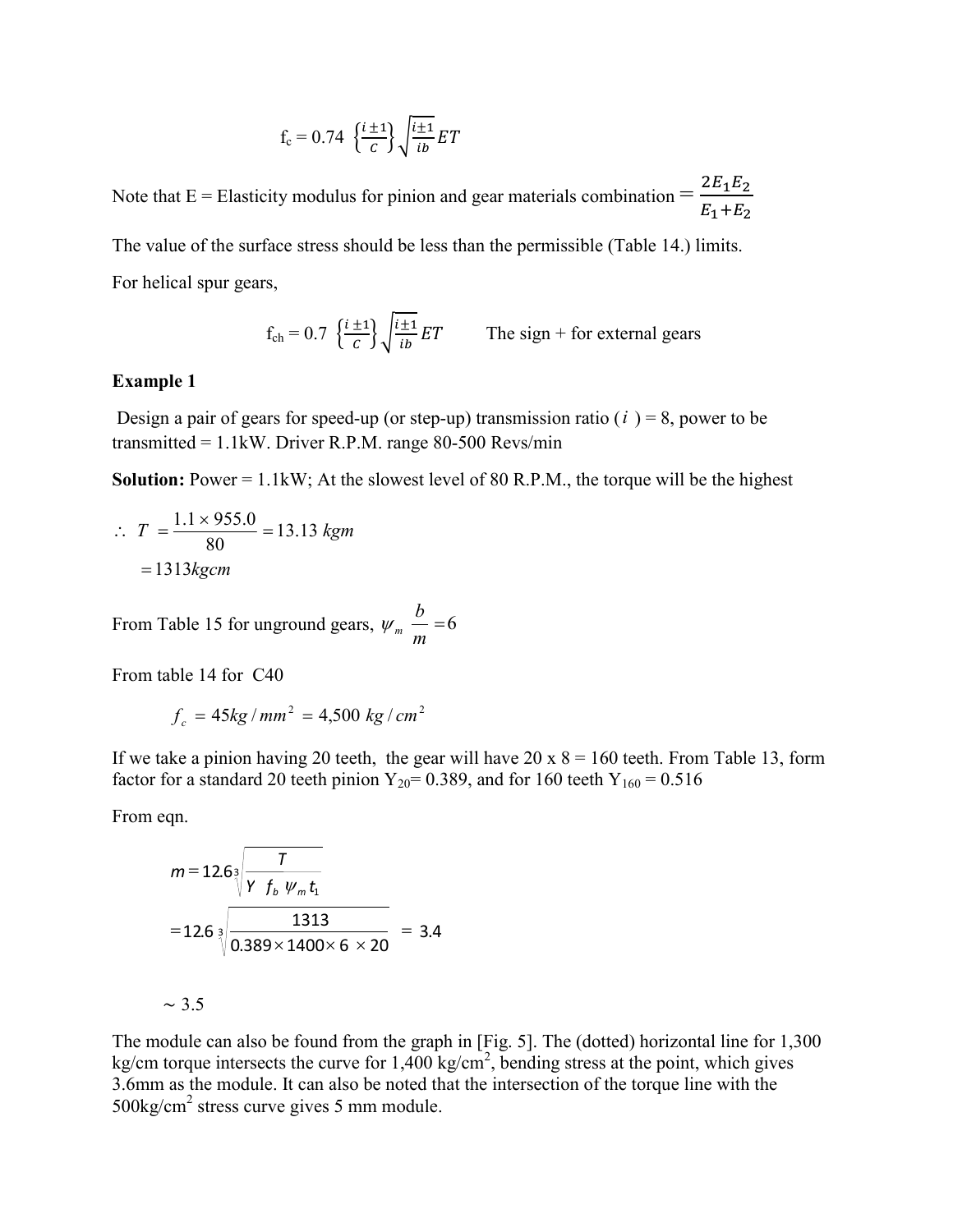For a gears having 20 and 160 teeth, standard center distance  $= C$ 

$$
C = \frac{m(t_1 + t_2)}{20} = \frac{3.5(20 + 160)}{20} = 31.5 \text{ cm}
$$
  

$$
b = \psi_m \times m = 6 \times 3.5 = 21 \text{ mm} = 2.1 \text{ cm}
$$

For external straight spur gears, the sign for bracketed terms is +

$$
f_b = \frac{10(i+1)\pi}{Cmb\gamma} = \frac{10(8+1)1313}{31.5 \times 3.5 \times 2.1 \times 0.389}
$$

$$
= \frac{1,18,170}{90.06}
$$

$$
= 1,312
$$

Let us check up the gear for compressive stress

For the elastic modulus for the combination of steel gear and pinion

$$
E = \frac{2E_1E_2}{E_1 + E_2} = \frac{2 \times 2.15 \times 10^6 \times 1.1 \times 10^6}{2.15 \times 10^6 + 1.1 \times 10^6} = 1.46 \times 10^6
$$

From

$$
f_c = 0.74 \left\{ \frac{i \pm 1}{C} \right\} \sqrt{\frac{i \pm 1}{ib} ET}
$$
  
= 0.74  $\left( \frac{8+1}{31.5} \right) \sqrt{\frac{8+1}{8 \times 2.1} \times 1.46 \times 10^6 \times 1313}$   
= 6775.5 i.e. > 4500 for C40 (Table 14)

We can find the center distance  $(C)$  suitable for obtaining  $4500/cm<sup>2</sup>$  compressive stress from the above equation. Using the present gear width center distance ratio,  $\psi_c = \frac{2.1}{24.5} = 0.0666$ 31.5  $W_c = \frac{2.1}{21.5}$ 

$$
f_c = 4500 = 0.74 \left(\frac{i+1}{C}\right) \sqrt{\frac{i+1}{ib} ET}
$$
  
=  $\frac{0.74 \times 9}{C} \sqrt{\frac{9}{8 \times 0.0666 C} \times 1.46 \times 10^6 \times 1313}$   
 $\therefore C = 41.4 \text{ cms}$   
=  $\frac{m}{20} (20 + 160)$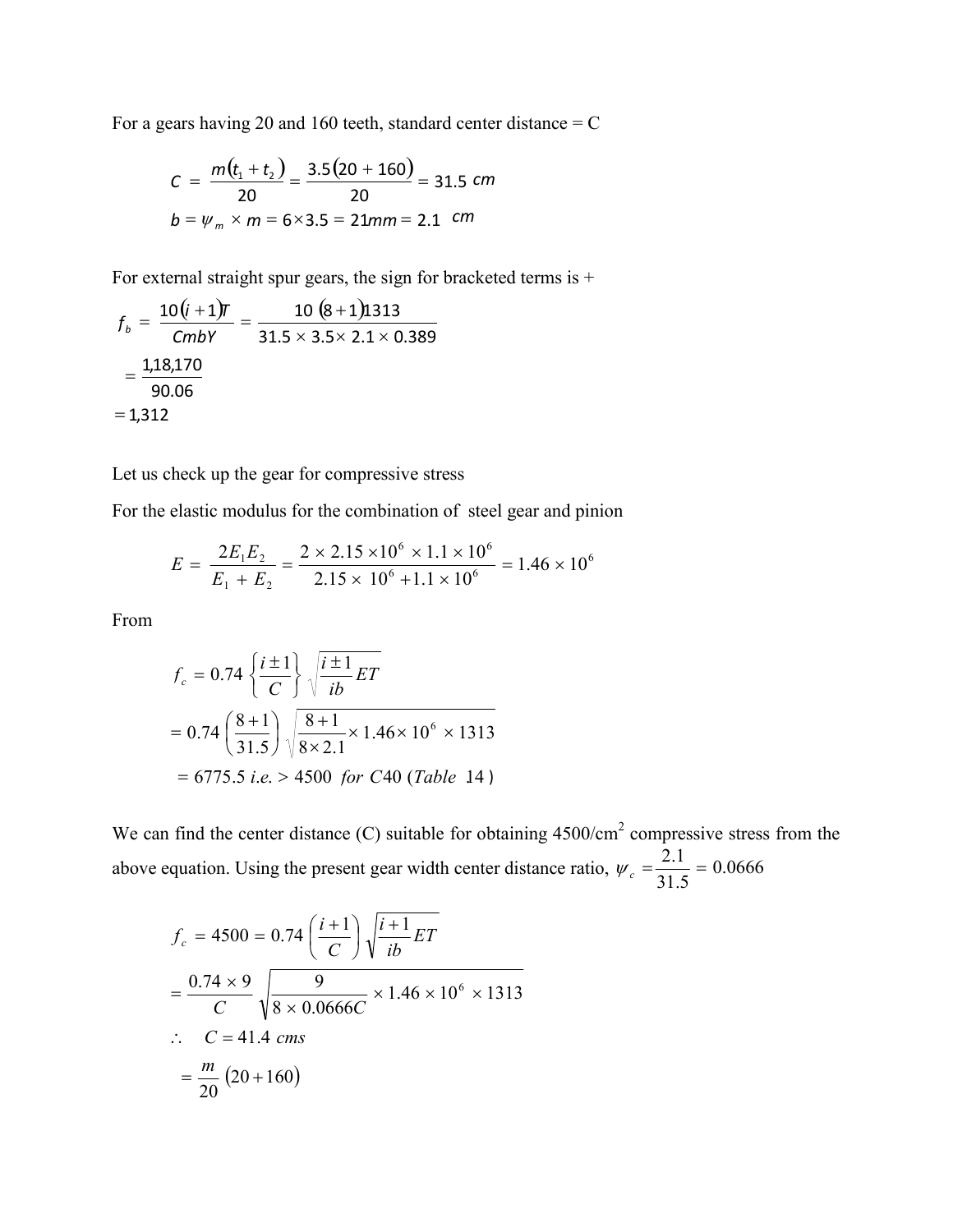$\therefore$   $m = 5.3 = 5.5$  the next higher std module. The module can also be found from the graph [ Fig 5b] (dotted line). It is 4.05, but for  $b = 0.15C$ .

# **Example 2.**

Design a pair of gears for transmitting 11 kW at 1:2 speedup, at driver R.P.M.s ranging from 200-630. Use steel for both gears. Desired Life =  $10^7$  cycles

# **Solution**

power = 11 kW = 11,000 Watts/sec.  
Min. R.P.M. = 200 for driver  
Max torque 
$$
(T) = \frac{11 \times 95,500}{200}
$$
  
=5242.5 kgcm

We will design the gears for wear-load first. From Table 14, let us choose C 40 (175 BHN) for wheel and C45 (230 BHN) for the pinion.

For 175 BHN steel and  $10<sup>7</sup>$  cycles life permissible,

$$
f_b = 1400 \text{ kg}/\text{cm}^2
$$
, and  $f_c = 4500 \text{ kg}/\text{cm}^2$ .

For 230 BHN steel with same life,  $f_b = 1800$  and  $f_c = 5000$ . The pinion hardens should be at least 50 BHN higher than the wheel hardness, to balance the war of the two gears. Higher R.P.M, wears out the pinion more than the lower R.P.M. gear

From Eqn. for external gears:

$$
f_c = 0.74 \left(\frac{i+1}{C}\right) \sqrt{\frac{i+1}{ib} ET}
$$

For steel to steel combination  $E = 2.15 \times 10^6 / cm^2$ 

Width (b) =  $0.15C$  for medium speeds (Table 3)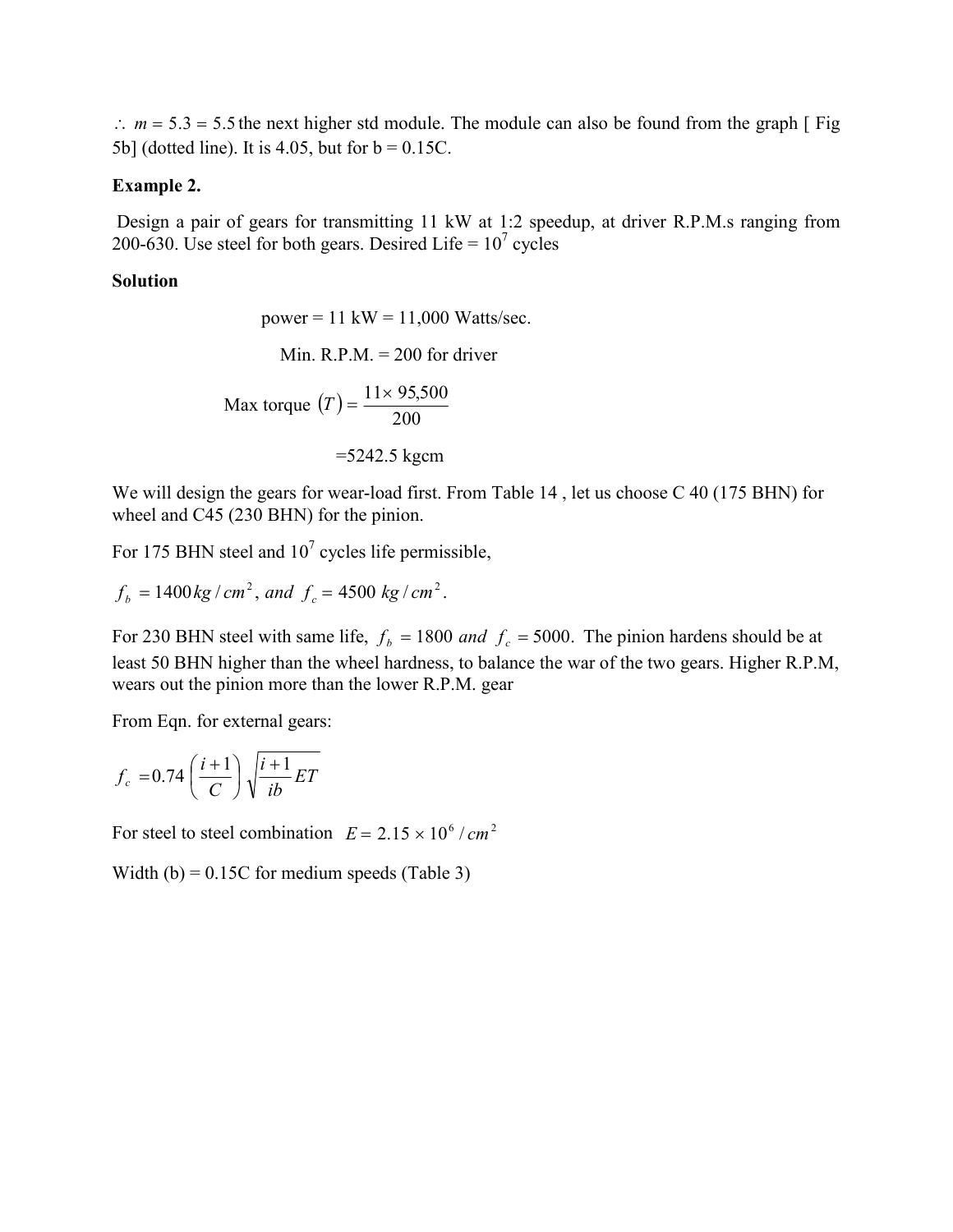$$
f_c = 0.74 \left(\frac{2+1}{C}\right) \sqrt{\frac{2+1}{2 \times 0.15C} \times 2.15 \times 10^6 \times 5,252.5}
$$
  
\n
$$
= \frac{746028}{C^{1.5}}
$$
  
\nTaking  $f_c = 4,500$ ,  $C^{1.5} = \frac{746028}{4,500}$   
\n $C = 30.18 / cm = \frac{m(t_1 + t_2)}{20}$   
\nTaking  $t_2 = 40$  and  $t_1 = 20$  for  $i = 2$   
\n $\frac{m(20+40)}{20} = 30.18$   
\n $m = \frac{30.18 \times 20}{60} = 10.06 = 10$ , *i.e.* very high  
\n $b = 0.15C = 0.15 \times 30.18 = 4.53$  cms = 45mm

The gears to be used must be ground. Therefore, the unhardened, unground and unlapped gears of the  $9<sup>th</sup>$  accuracy class cannot be used.

The gear sizes can be reduced by using considerably hardened gears. Referring to Table 14, it can be observed that case hardening steels can allow the usage of a much higher  $(9,500 \text{ kg/cm}^2)$ value for compressive stress  $(f_c)$  *For*  $f_c = 9,500$ 

$$
C = 1.5 \sqrt{\frac{746028}{9,500}} = 18.34
$$
  

$$
Module = \frac{18.34 \times 20}{60} \quad 6.11 = 6.5
$$

We can use 13Ni 3Cr80 with 255 BHN for the gear, and 15Ni2Cr1Mo<sub>15</sub> with 330 BHN for the pinion, to provide the required difference in hardness (Min.50 BHN) between the pinion and the gear.

### **Contact ratio (E)**

For minimizing noise and impact, the meshing gears must always be in contact. The following pair of teeth should engage before the preceding pair separates. Contact ratio (E) is a measure of such contact. It can be measured along the profile  $(E_{\alpha})$  or along the face  $(E_{\beta})$ . The latter being of little significance, is disregarded.

$$
E_{\alpha} = \frac{Angle\ of\ contact\ of\ one\ tooth}{Angular\ pitch, i.e. \frac{2\pi}{t}}
$$

For straight spur gears with  $t_1$  and  $t_2$  teeth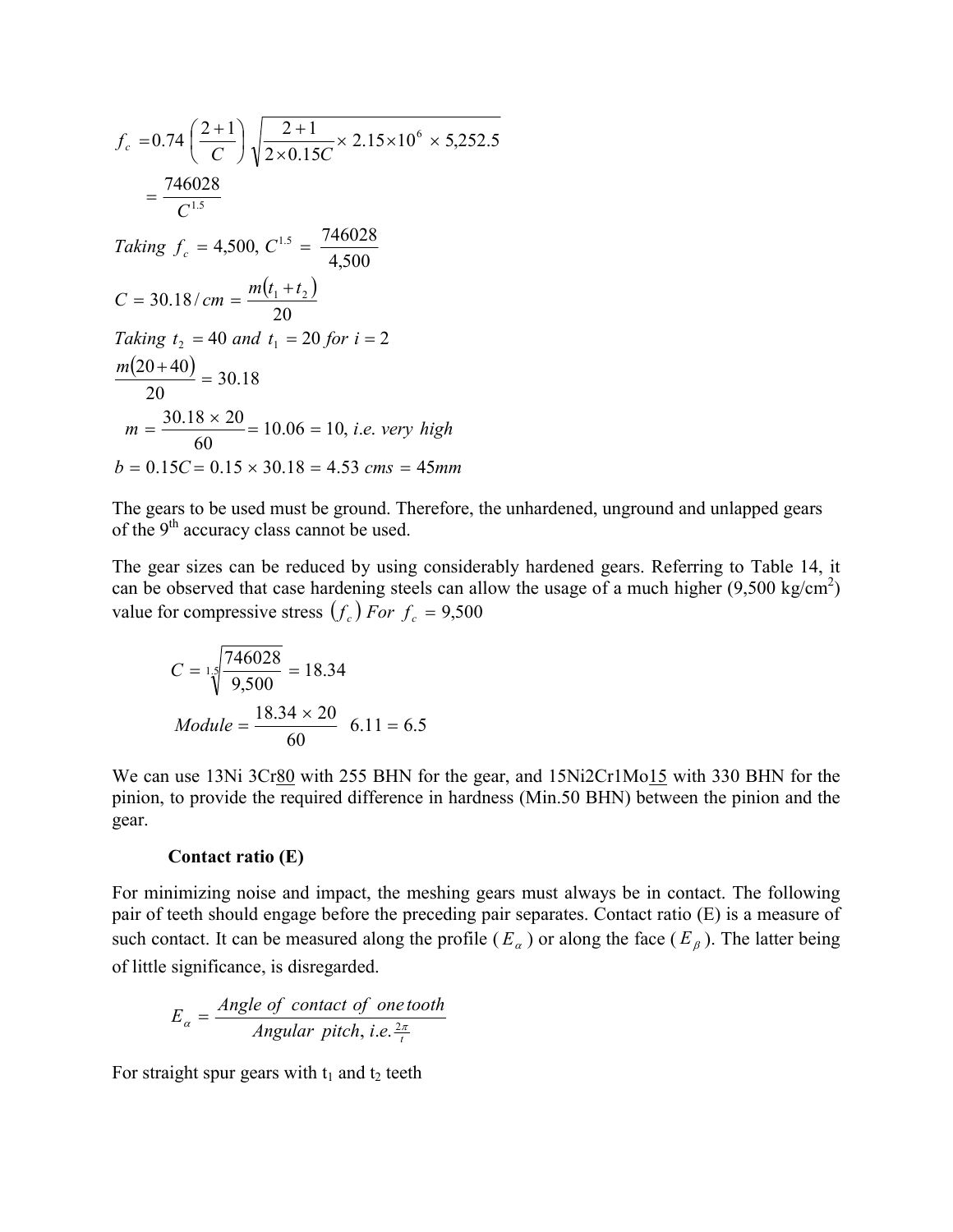$$
E_{\alpha} = 1.88 - 3.2 \left( \frac{1}{t_1} \pm \frac{1}{t_2} \right)
$$

**Note**: The minus sign is sued for internal gears. Contact ratio  $E_a$  must be equal to or more than 12.

### **Example 3**.

Find the profile contact ratio for pairs of straight spur gears with a standard profile (with no correction) and no of teeth.

(a) 20 and 160 (b) 20 and 40

## **Solution**

(a) 
$$
E_{\alpha} = 1.88 - 3.2 \left( \frac{1}{20} + \frac{1}{40} \right) = 1.64
$$
  
\n(b)  $E_{\alpha} = 1.88 - 3.2 \left( \frac{1}{20} + \frac{1}{160} \right) = 1.67$ 

For helical gears, with helix angle  $(\beta)$ :

$$
E_{\alpha h} = \frac{E_{\alpha}}{\cos \beta} = \frac{1.88 - 3.2\left(\frac{1}{t_1} + \frac{1}{t_2}\right)}{\cos \beta}
$$

**Note**: The minus sign is used for internal gears.

As Cos  $\beta$  will always be less than one, it is obvious that an increase in the helix angle will increase the contact ratio up to  $45^\circ$ .

#### **Helical gears**

Slanting teeth with a rotation axis, facilitates gradual engagement. The module in the plane normal to the tooth flanks is called the normal module  $(m_n)$ . The inclination of the tooth with the axis changes the module in the plane square to the axis. This transverse module  $(m_t)$  determines the pitch diameter  $(d_p)$ , the transverse pressure angle  $(\alpha_t)$ , and lead (L). The angle with the axis (  $\beta$ ), the helix angle, determines the transverse and overall dimensions.

Transverse module  $m_t = m_n \left( \frac{1}{\cos \beta} \right)$ Pitch  $\phi(d_p) = tm_t = tm_n \left[ \frac{1}{\cos \beta} \right]$ J  $\mathcal{L}$  $\overline{\phantom{a}}$  $m_t = m_n \left( \frac{1}{\cos \beta} \right)$  $\bigg)$  $\mathcal{L}_{\mathcal{L}}$  $\overline{\phantom{a}}$  $\phi(d_p) = tm_t = tm_n \left(\frac{1}{\cos \beta}\right)$  $\left(d_p\right) = tm_t = tm_n \left(\frac{1}{2\pi\epsilon}\right)$ 

Base circle  $\phi(d_p) = d_p \cos \alpha_p$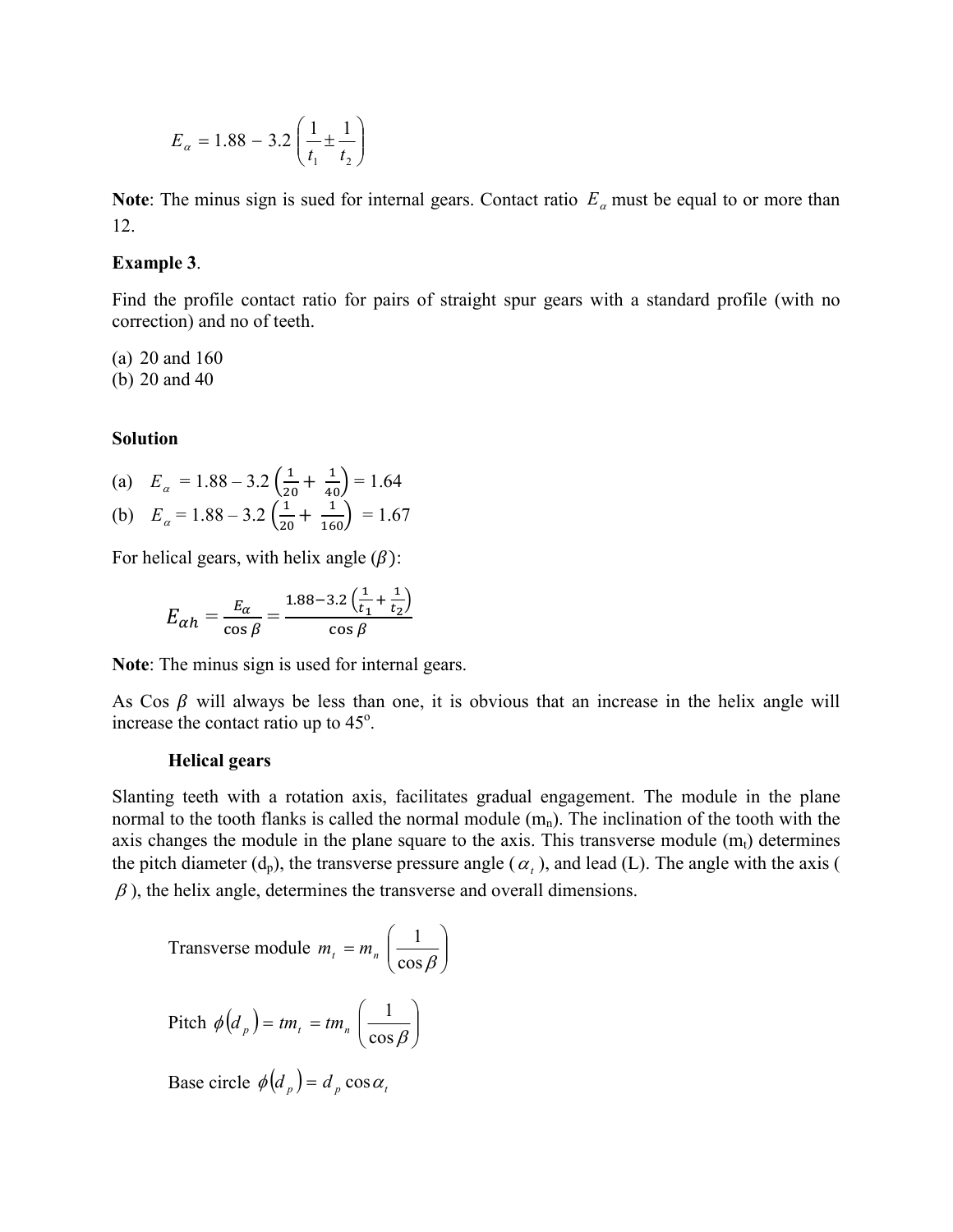$$
\tan \alpha_t = \tan \alpha_n \times \left(\frac{1}{\cos \beta}\right)
$$

 $\alpha_t$  = Transverse pressure angle

Virtual no. of teeth =  $t_v = \frac{v}{\cos^3 \beta}$  $t_v = \frac{t}{\sqrt{t}}$ 

Center distance also changes with the pitch diameters

$$
C = \frac{d_p + D_p}{20} = \frac{(t_1 + t_2)}{20 \cos \beta} \text{ cms}
$$
  
 
$$
Lead = L = \pi d_v \text{ cot } \beta
$$

**Note:** C is in cm while  $d_p$ ,  $D_p$  and L are in mm

It should be remembered that the helix angle does not affect addendum or dedendum, which correspond with the normal module  $(m_n)$ , the module of the cutting tool: milling, shaping or hobbing cutters.

## **Example 4**

Find the important dimensions for a 40 teeth, 2 module gear, with a  $10^{\circ}$  helix angle. The width (b) can be taken as 7 times the module. Normal pressure angle  $(\alpha_n) = 20^{\circ}$ 

## **Solution**:

From 
$$
m_t = m_n \left( \frac{1}{\cos \beta} \right)
$$
  
\n $m_t = m_n \frac{1}{\cos \beta} = 2 \frac{1}{\cos 10^\circ} = 2.0308$   
\n $d_p = t m_n \cdot \frac{1}{\cos \beta} = 40 \times 2 \times \frac{1}{\cos 10^\circ}$   
\n $= 81.23$   
\n*Addendum* =  $m_n = 2$   
\n*Dedendum* = 1.25  $m_n = 2.5$   
\n*Outside*  $\phi = d_o = 81.23 + 2 \times 2 = 85.23$   
\n*Root*  $\phi = d_t = 81.23 - 2 \times 2.5 = 76.23$ 

Transverse pressure angle =  $\alpha_i$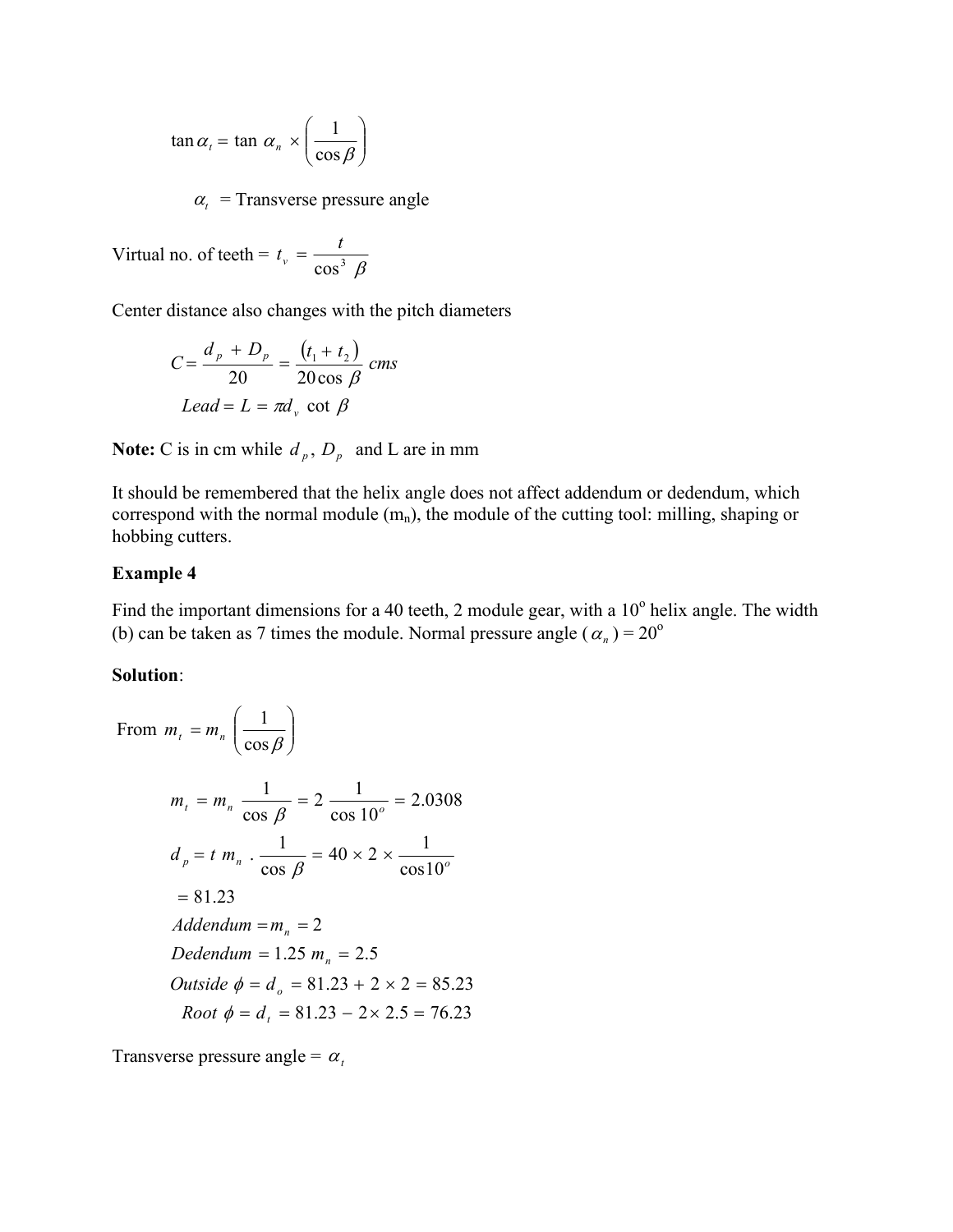$$
\alpha_{t} = \tan^{-1} \left( \tan \alpha_{n} \frac{1}{\cos \beta} \right) = \tan^{-1} \left( \tan 20. \frac{1}{\cos 10^{\circ}} \right)
$$
  
= 20.283° = 20° 17'  
  
Virtual no. of teeth =  $t_{v} = \frac{40}{\cos^{3} 10^{\circ}} = 41.88$   
= 42  
*Lead* =  $L = \pi d_{p} \cot \beta$   
=  $\pi \times 81.23$ . cot 10°  
= 1447.84 mm

#### **Designing gears for given center distance**

When space constraints call for a change in the center distance, addendum modifications can be used to accomplish the same.

 $\overline{\phantom{a}}$  $\overline{\phantom{a}}$  $\bigg)$ 

 $\setminus$ 

The following parameters define such changes:

- 1. Working (required) center distance  $C<sup>1</sup>$  cm
- 2. Average no. of teeth,  $t_{m}$ <sup>'</sup> =  $\frac{t_{1} + t_{2}}{2}$
- 3. Center distance modification coefficient =  $K_c$  $(C-C)$  $K_C = \frac{(C - C)10}{m}$

$$
C = Std.center dis tan ce = \frac{m(t_1 + t_2)}{20} cm
$$

4. Working pressure angle =  $\alpha'$ 

$$
\cos \alpha' = \frac{\cos \alpha}{c'}
$$

- 5. Sum of modification coefficients  $(x_1 + x_2)$  for pinion  $(x_1)$  and gear  $(x_2)$ . The value of the sum can be found from Table 16.
- 6. Addendum reduction coefficient =  $K_{\text{ar}}$  $K_{ar} = x_1 + x_2 - K_c$
- 7. Addendum =  $h_a = (1 + x K_{ar})$  m, Where  $x = \frac{x_1 + x_2}{2}$
- 8. Dedendum =  $h_d$  = (1.25 x) m
- 9. Outside  $\phi = d_0 = t + 2 + 2x 2K_{ar}$
- 10. Root  $\phi = d_r = (t 2(1.25 x))m_n$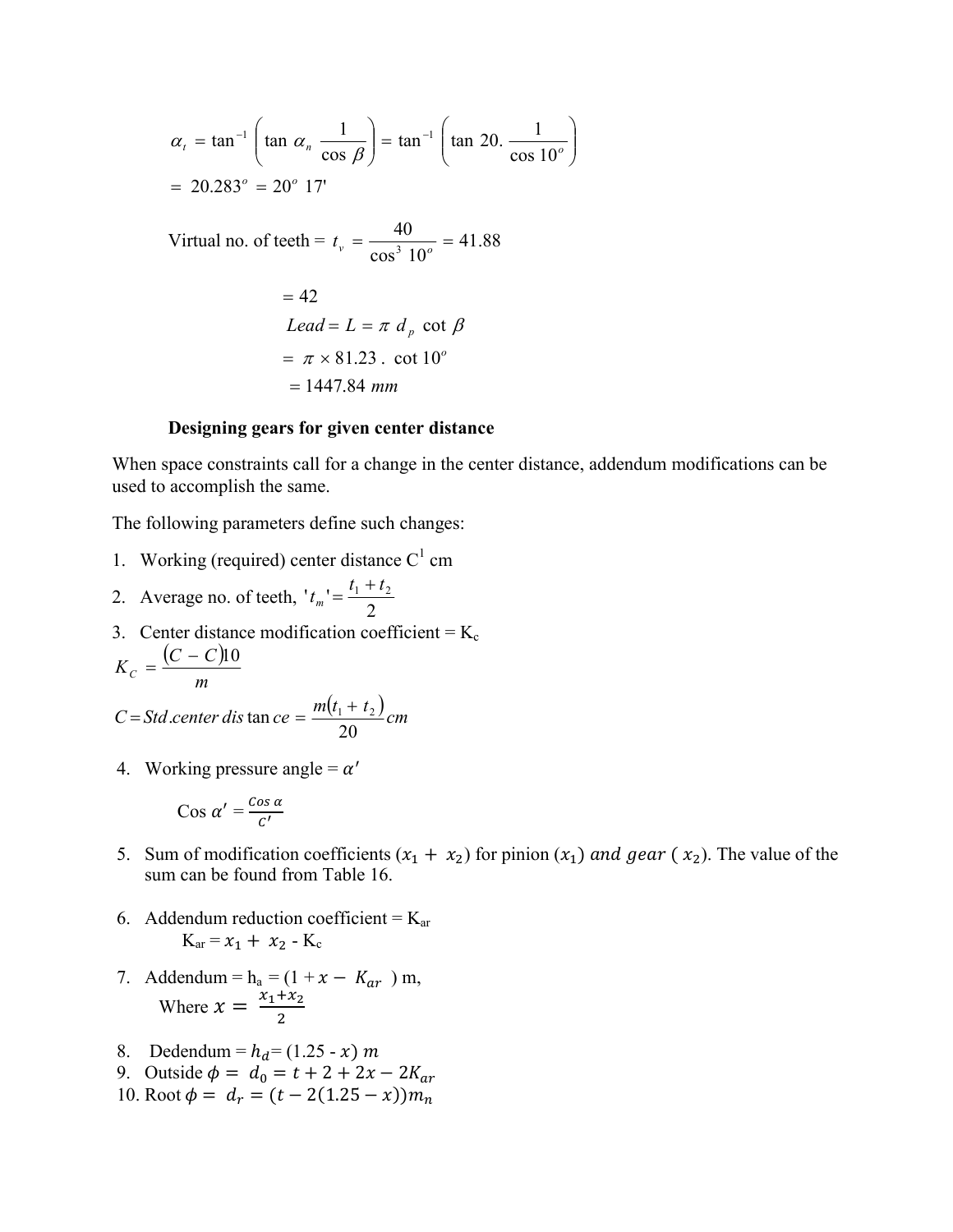11. Contact ratio (E) is the angle of action of one of the gears, divided by its angular pitch. A decrease in the center distance, decreases the pressure angle  $\lceil \alpha \rceil$  and contact ratio.

$$
E = \frac{1}{2\pi} (t_1 (\tan\theta_1 - \tan\alpha') + t_2 (\tan\theta_2 - \tan\alpha')
$$
  

$$
\theta_1 = \cos^{-1} \left\{ \frac{d_b}{d_o} \right\}; \quad \theta_2 = \cos^{-1} \left\{ \frac{D_b}{D_o} \right\} \quad D_b = \text{Base circle dia. of bigger gear}
$$
  

$$
D_0 = \text{Outside dia. of bigger gear}
$$

 Contact ratio (E) for helical spur gears is calculated in the transverse plane, with transverse module ( $m_t$ ) and mean virtual number of teeth ( $t_{mv}$ ).

$$
t_{mv} = \frac{t_{v1} + t_{v2}}{2}
$$
  
\n
$$
Cos \alpha' = \frac{c}{c'} Cos \alpha
$$
  
\nAs  $C = \frac{d_p + D_p}{20}$   
\n
$$
\frac{x_1 + x_2}{t_m} = \frac{inv \alpha' - inv\alpha}{\tan \alpha}, \frac{K_c}{t_m} = \frac{cos \alpha}{cos \alpha'} - 1
$$
  
\n
$$
cos \alpha', \frac{d_b + D_b}{20C'}
$$

Note: C'in cms, while  $d_b$  and  $D_b$  are in mm

$$
\frac{K_C}{t_m} = \frac{1}{\cos \beta} \left\{ \frac{\cos \alpha_t}{\cos \alpha_t} - 1 \right\}
$$

## **Example 5**

Design gears for 6.8 cm center distance and 1:3 d step-up transmission.  $\alpha = 20^{\circ}$ 

**Solution:** For 1:3 ratio  $t_1 = 3t_2$ 

$$
\frac{(t_1+t_2)}{20} = \frac{(3t_1+t_2)m}{20} = \frac{4t_2m}{20}
$$

If we take  $t_2 = 20$ ;  $\frac{4.428 \times 10}{20} = 6.8$  $t_2 = 20; \frac{4 \times 20 \times m}{20} =$ 

$$
\therefore m=1.7
$$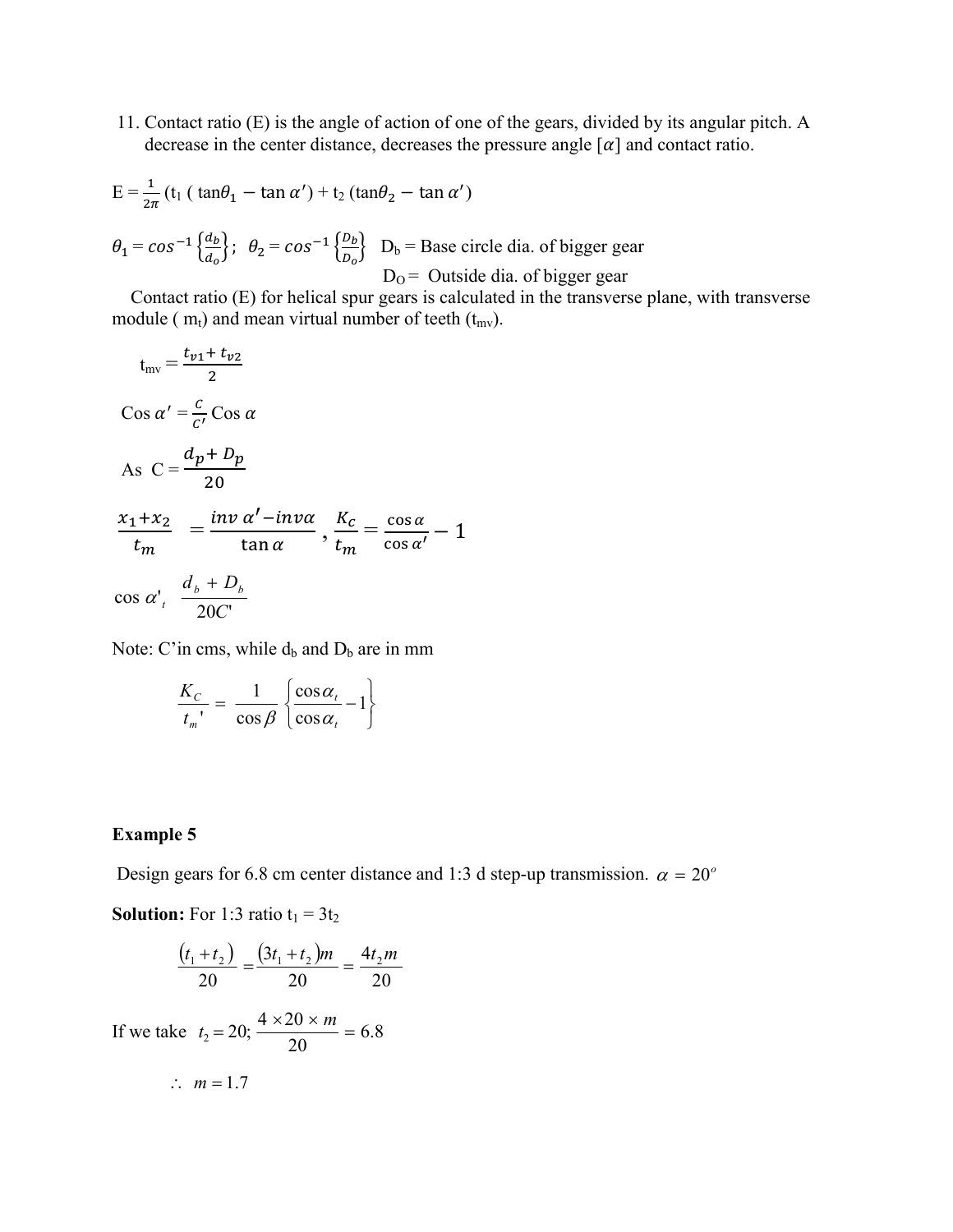If we take  $m = 1.75$ ,

$$
C = \frac{4 \times 20 \times 1.75}{20} = 7 \text{cms}
$$
  
For  $C' = 6.8$   
From eqn 2.50  $K_C = \frac{(6.8 - 7)10}{1.75} = -1.1428$   
 $t_m = \frac{60 + 20}{2} = 40$   
 $\alpha' = \cos^{-1} \left\{ \frac{C}{C} \cos \alpha \right\} = \cos^{-1} \left\{ \frac{7}{6.8} \cos 20^{\circ} \right\}$   
 $= 14.6858 = 14^{\circ} 41.15'$   
 $x_1 + x_2 - t_m \left\{ \frac{inv \alpha' - inv \alpha}{tan \alpha} \right\} - 10 \left\{ \frac{inv 14^{\circ} 41' - inv 20^{\circ}}{tan 20^{\circ}} \right\}$   
 $= 40 \left( \frac{0.0057647 - 0.014904}{0.36397} \right) = 1.0044$   
 $x = \frac{-1.0044}{2} = 0.5022$ 

Referring to mark point for  $t_m = 40$  and  $x = -0.5$ .

Draw a dotted line in the mean position (Refer to Fig. 4). The intersection points of this line with the vertical lines for 20 and 60 teeth, give pinion correction coefficient  $(x_1)$  and gear correction coefficient  $(x_2)$ , as -0.33 and -0.57, respectively.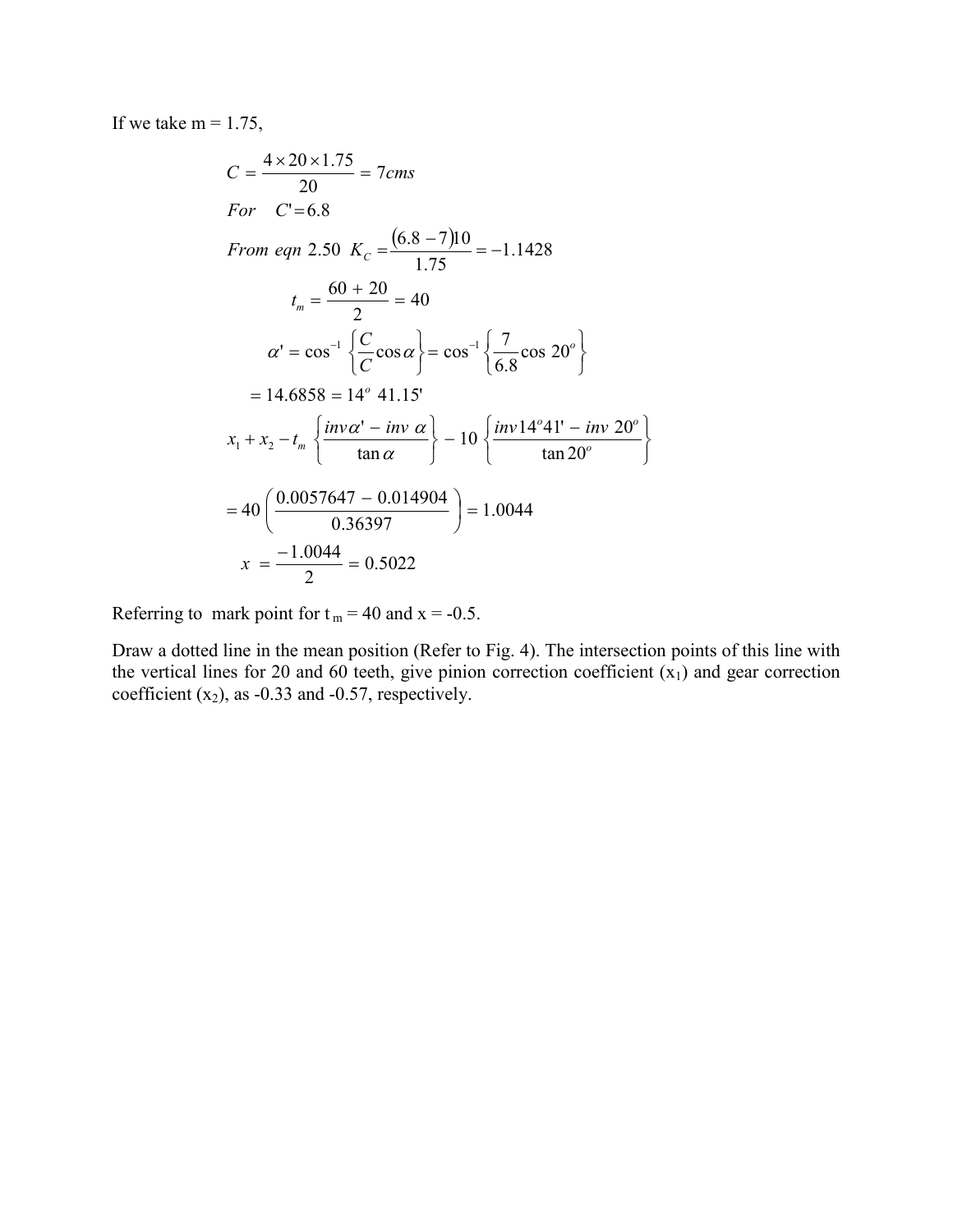$$
K_{ar} = x_1 + x_2 - K_C = -1.0044 - (-1.1428)
$$
  
= 0.1384  

$$
h_{ap} = m(1 + x_1 - K_{ar}) = 1.75 (1 + (-0.33) - 0.1384)
$$
  
= 0.93103  

$$
d_p = mt_2 = 1.75 \times 20 = 35
$$

$$
d_v = 35 + (2 \times 0.9303) = 36.86
$$

$$
d_b = d_p \cos \alpha' = 35 \cos 14.686^\circ = 33.856
$$

$$
D_p = mt_1 = 1.75 \times 60 = 105
$$

$$
D_b = 105 \cos 14.686^\circ = 101.57
$$

$$
h_{ag} = m(1 + x_2 - K_{ar}) = 1.75(1 - 0.57 - 0.1384)
$$

$$
= 0.9303
$$

$$
D_v = 105 + (2 \times 0.5103) = 106.021
$$

$$
\theta_1 = \cos^{-1}\left(\frac{d_b}{d_v}\right) = \cos^{-1}\left(\frac{33.856}{36.86}\right) = 23.29^\circ
$$

$$
\theta_2 = \cos^{-1}\left(\frac{D_b}{D_v}\right) = \cos^{-1}\left(\frac{101.57}{106.021}\right) = 16.661^\circ
$$

$$
E = \frac{1}{2\pi}(t_1(\tan \theta_1 - \tan \alpha') + t_2(\tan \theta_2 - \tan \alpha'))
$$

$$
= \frac{1}{2\pi}(20(4302 - 0.2621) + 60 (0.0373))
$$

$$
E = 0.89 \le 1.2, and therefore, very low.
$$

The contact ratio can be increased by increasing the number of teeth. This will entail reducing the module. If we change the module to 1.25, t hen,

$$
C = 6.8 = \frac{4t_2m}{20} = 6.8 = \frac{4 \times t_2 \times 1.25}{20}
$$
  
\n $t_1 = 27.2 = 27$  an integer  
\n $t_2 = 3 \times 27 = 81$   
\n
$$
C = \frac{m(t_1 + t_2)}{20} = \frac{1.25(81 + 27)}{20} = 6.75
$$
  
\n
$$
\alpha' = \cos^{-1}\left(\frac{C}{C}\cos\alpha\right) = \cos^{-1}\left(\frac{6.75}{6.8}\cos 20^\circ\right) = 21.127^\circ = 21^\circ 7.63'
$$
  
\n $t_m = \frac{81 + 27}{2} = 54$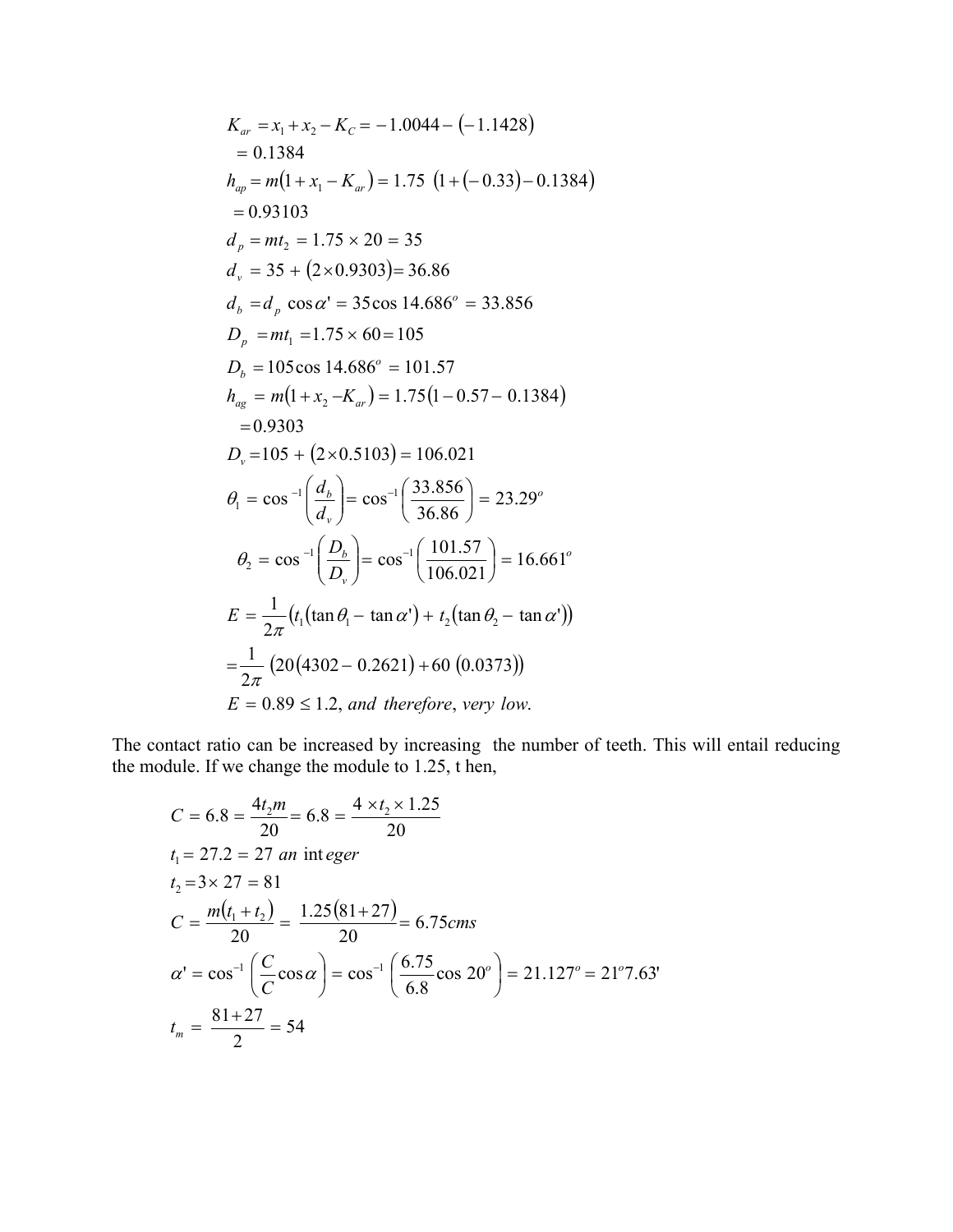Referring to Table 16, for 21.127° = 21°7.63',  $\frac{x_1 + x_2}{1} = 0.0076$ *mt*  $x_1 + x$ 

$$
x_1 + x_2 = 54 \times (+0.0076) = 0.4104
$$

$$
x = \frac{x_1 + x_2}{2} = 0.20521
$$

Refer to Fig. 6, Mark point for 54 teeth and +0.2 correction. The correction line should be between  $i = \frac{1}{2}$  and  $\frac{1}{6}$ . The intersection points of the vertical lines, for 27 teeth and 81 teeth with the line, give the pinion and gear correction as:  $x_1 = +0.16$  and  $x_2 = +0.23$ , respectively. 6 1 7  $i = \frac{1}{2}$  and

From the table 16 for 21°7.63'; 
$$
\frac{K_c}{t_m}
$$
 = +0.007412

$$
K_c = 54(+0.00741) = 0.4002
$$
  
\n
$$
K_{ar} = x_1 + x_2 - K_c = (+0.4104) - (0.4002)
$$
  
\n= 0.010152  
\n
$$
h_{ap} = 1.25(1 + (0.16) - 0.01015) = 1.437
$$
  
\n
$$
d_v = (1.25 \times 27) + (2 \times 1.437) = 36.624
$$
  
\n
$$
d_b = d_p \cos \alpha' = 33.75 \cos 21.127^\circ = 31.48
$$
  
\n
$$
\partial_1 = \cos^{-1}\left(\frac{d_p}{d_v}\right) = \cos^{-1}\left(\frac{31.48}{36.624}\right) = 30.121^\circ
$$
  
\n
$$
D_v = (1.25 \times 81) + 2(1 + 0.23 - 0.01015)1.25
$$
  
\n= 104.30  
\n
$$
D_b = D_p \cos 21.127^\circ = 94.444
$$

$$
\theta_2 = \cos^{-1}\left(\frac{D_b}{D_v}\right) = \cos^{-1}\left(\frac{94.444}{104.3}\right) = 25.108
$$
  
\n
$$
E = \frac{1}{2\pi} \left(20(\tan 20.121 - \tan 21.127) + 60 (\tan 25.108 - \tan 21.127)\right)
$$
  
\n
$$
= \frac{1}{2\pi} (3.875 + 4.931) = 1.401
$$

The contact ratio is more than the recommended minimum of 1.2.

### **Example 6**

Find out the necessary tooth modifications if 20 teeth and 40 teeth, 1.75 module reduction gears have to operate at a center distance of 54, instead of the standard center distance of 52.5. Teeth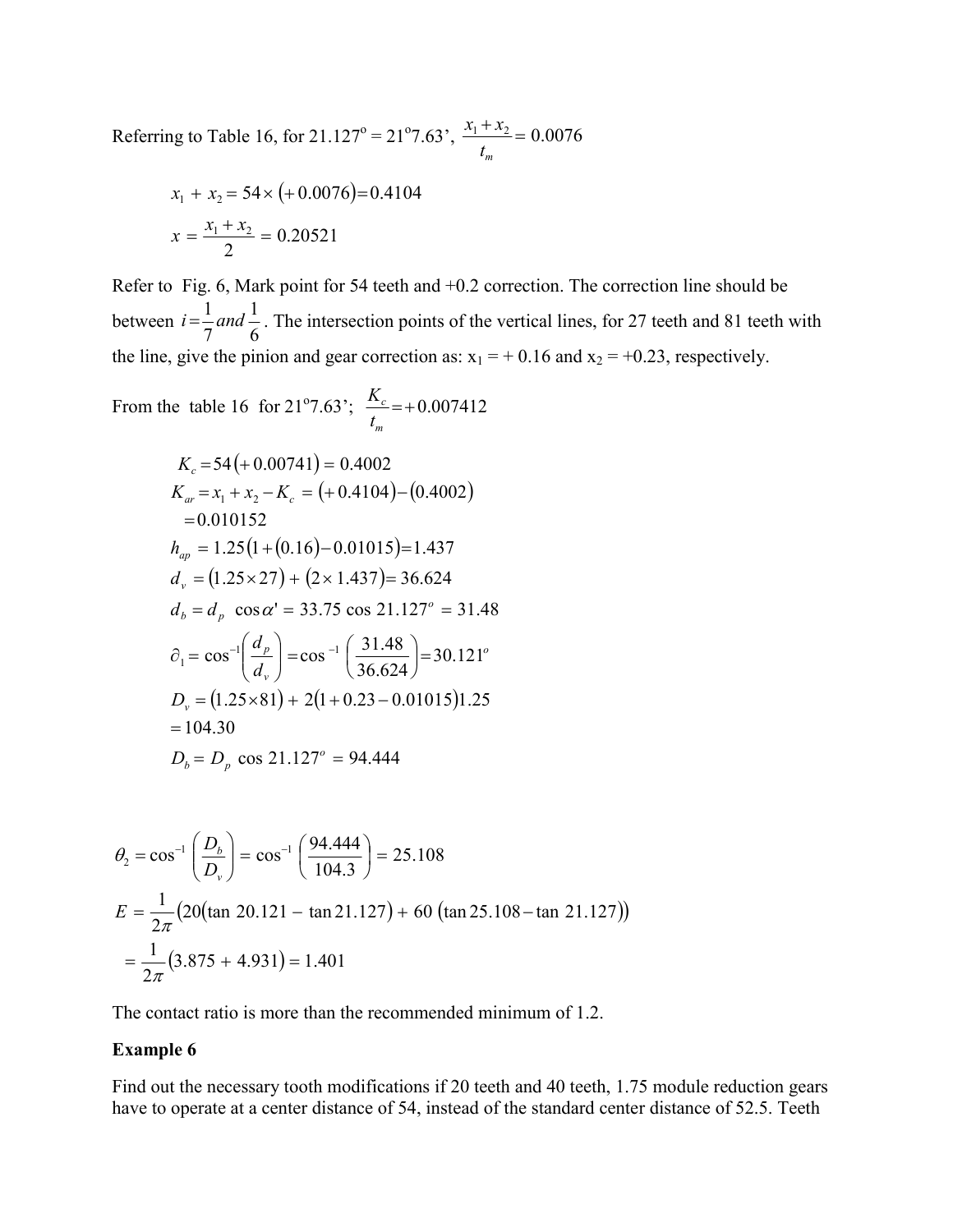pressure angle ( $\alpha$ ) = 20<sup>o</sup>.

**Solution**: Center distance modification coefficient  $(K_v)$  should be found first.

From

$$
K_C = \left(\frac{C'-C}{m}\right) = \frac{54-52.5}{1.75} = 0.857
$$

From

Pressure angle 
$$
\alpha' = \cos^{-1}\left(\frac{C}{C}\cos\alpha\right) = \cos^{-1}\left(\frac{52.5}{54}\cos 20^\circ\right)
$$

 $\alpha' = 24^{\circ}$ 

From table 2.27 for  $\alpha' = 24^{\circ}$ 

$$
\frac{x_1 + x_2}{t_m} = 0.03145; \text{ and } \frac{K_c}{t_m} = 0.02862
$$
\n
$$
t_m = \frac{20 + 40}{2} = 30
$$
\n
$$
\frac{x_1 + x_2}{30} = 0.03145; \text{ Thus } x_1 + x_2 = 30 \times 0.03145 = 0.9435
$$
\n
$$
d_p = d_p \cos 24^\circ = 20 \times 1.75 \times 0.913
$$
\n
$$
= 31.974
$$

$$
D_b = D_p \cos 24^\circ = 40 \times 1.75 \times 0.913
$$
  
= 63.91  

$$
\therefore x_1 + x_2 = 0.9435
$$
  

$$
x = \frac{0.9435}{2} = 0.4717
$$
  

$$
\frac{KC}{30} = 0.02862
$$
  

$$
K_c = 0.8586
$$

The approximately matches the value 0.857, found earlier.

Refer to (Fig. 7). Following the vertical line for  $t_m$ , i.e. 30 teeth, we market he intersection point for  $x = 0.47$  and draw a dotted line, as shown in the mean position. The intersection of the dotted line with the line for 20 teeth gives us  $x_1=0.47$  for the pinion. Similarly, for a 40 teeth gear,  $x_2 =$